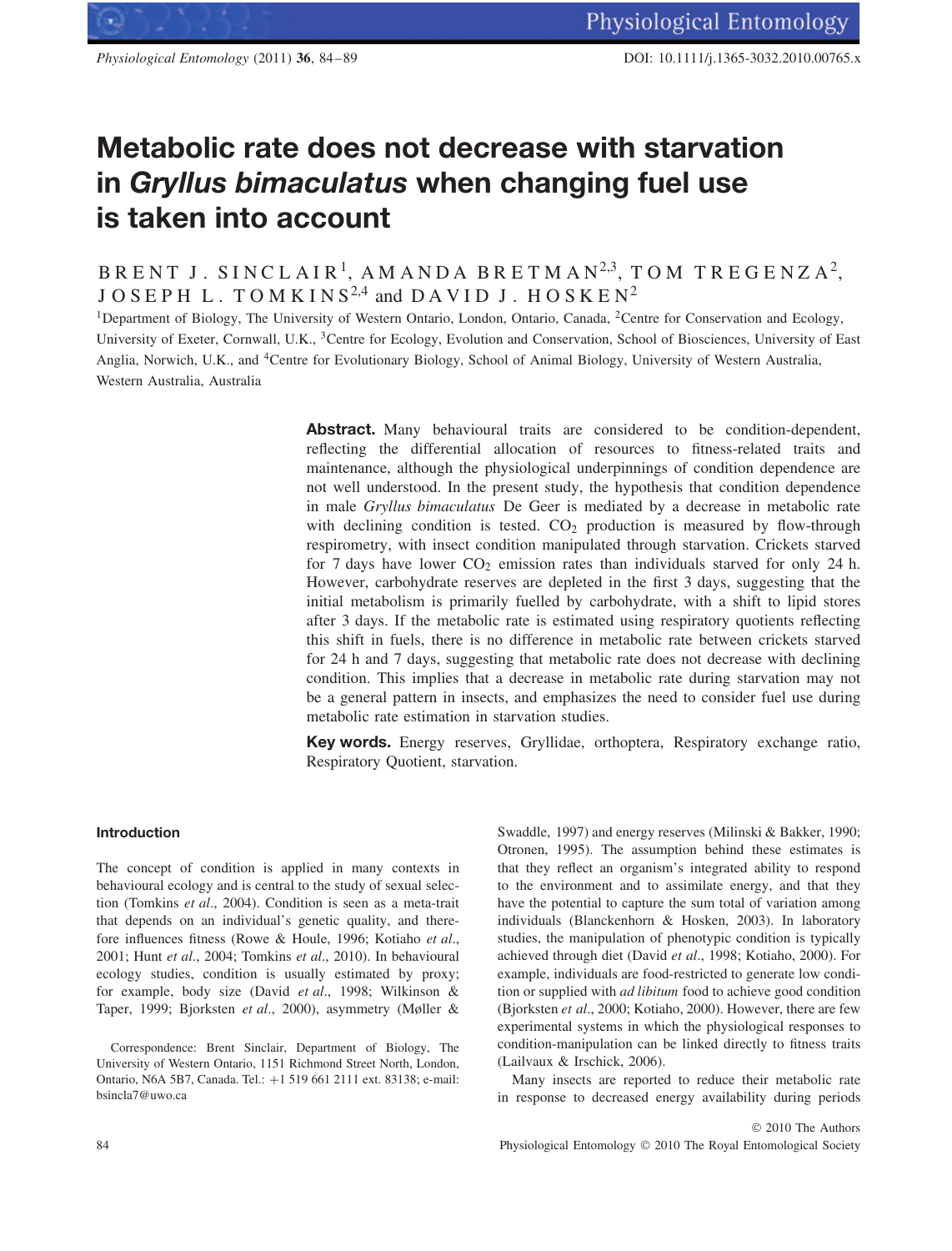of reduced food ability, such as dry summers or cold winters, in which diapause is prevalent (Chown & Nicolson, 2004). Feeding results in a temporary increase in metabolic rate associated with the costs of processing and digestion (specific dynamic action), and nonfeeding insects thus have lower metabolic rates than those that are feeding (Bennett *et al*., 1999; Bradley *et al*., 2003). Beyond this specific dynamic action, starvation is reported to result in a reduction of metabolic rate in insects, particularly *Drosophila*. Djawdan *et al*. (1997) show that all populations of *Drosophila melanogaster* selected for desiccation or starvation resistance (as well as controls) have reduced  $CO<sub>2</sub>$  emission rates when starved, indicating that, at least in the case of *Drosophila*, the metabolic rate appears to be plastic in response to the energy reserves of the insect, even in the absence of a strict diapause; for definitions of diapause, see Kostal (2006). However, starvation can also bring about changes in fuel use (e.g. switching from primarily carbohydrate metabolism to primarily lipid metabolism; Chown & Nicolson, 2004; but see also Marron *et al*., 2003). Changes in fuel use alter the respiratory exchange ratio (or respiratory quotient, RQ); thus, it is important to consider respiratory substrate when comparing metabolic rate estimated from raw oxygen consumption or  $CO<sub>2</sub>$  production (Lighton, 2008; McCue, 2010); it is generally assumed that starved insects metabolize lipid reserves (Chown & Nicolson, 2004), although *Drosophila* appear to utilize primarily a mix of fuels when starved (Marron *et al*., 2003).

Crickets are widely used in studies of the condition dependence of behavioural traits (Holzer *et al*., 2003; Hunt *et al*., 2004), primarily because, in most species, males sing to attract females. Singing in crickets is known to be metabolically expensive (Hack, 1998) and there is evidence that song production in crickets is condition-dependent, with larger males being able to produce higher chirp and pulse rates that are preferred by females (Simmons, 1988). In a wild population of *Gryllus campestris*, the amount of singing activity of smaller males is associated with the number of offspring that they leave in the next generation (Rodríguez-Muñoz et al., 2010). In the present study, *Gryllus bimaculatus* De Geer is used. In *G. bimaculatus*, females are known to mate with several males in the laboratory (Tregenza & Wedell, 1998) and in the wild (Simmons, 1988; Bretman & Tregenza, 2005). *Gryllus bimaculatus* has become a laboratory model system for studies of sexual selection because song traits are a large component of female choice, as used in the present study. The clear evidence for strong sexual selection and a central role for metabolically expensive singing in this species indicates that energy availability and partitioning are expected to be strongly linked to performance.

To understand the mechanisms of resource partitioning, it is necessary to demonstrate a link between condition and the consumption of resources. In the present study, *G. bimaculatus* is used to test the hypothesis that the manipulation of condition (starvation) will lead to conservation of resource use (i.e. a decrease in metabolic rate). Metabolic rate is measured and it is predicted that crickets with reduced access to resources (starved) will depress their metabolic rate relative to those with adequate resources and body stores.

#### **Materials and methods**

#### *Animals*

*Gryllus bimaculatus* were derived from animals caught at La Pobla deVallbona near Valencia, Spain in 2004 (approximately ten generations in the laboratory). Stocks were maintained in 1-L boxes with excess food (rodent diet) and water under an LD  $16:8$  h photocycle at  $28\text{ °C}$ . Late-instar nymphs were separated as soon as they could be sexed. Adults were removed daily and housed individually. Males were randomly assigned to one of two feeding regimes: starved for 7 days (7-day starved treatment), and food for 6 days and starved for 1 day (1-day starved treatment). All crickets had continuous access to water during starvation. All measurements were taken at 7 days post-adult eclosion.

#### *Respirometry*

Standard metabolic rate was estimated by  $CO<sub>2</sub>$  emission, measured using flow-through respirometry. All measures were made sequentially on seven individual crickets per run between 09.00 and 16.00 h when 7-day-old crickets are inactive (Tomioka & Chiba, 1982), under weak fluorescent lighting (Arcadia 18 W plant growth lamp; Arcadia, U.K.). The order of crickets was randomized to avoid any effects of time spent in the chamber. Briefly, a LI-7000 infra-red gas analyzer (Li-Cor, Lincoln, Nebraska) was attached to a Sable Systems (Las Vegas, Nevada) RM8 eight-channel multiplexer housed inside an MIR 553 incubator (Sanyo, Japan), which was set at 23 ◦ C. Compressed zero air (a 21%  $O_2$ , 79%  $N_2$  mix) was scrubbed of any residual  $CO<sub>2</sub>$  and water (using ascarite and drierite respectively) and fed through the multiplexer and into 125-mL cuvettes housing the crickets at 120 mL min−<sup>1</sup> (controlled at  $\pm$  1% with a mass-flow control metre; Sierra Instruments, Monterey, California). The multiplexer regulates the flow to individual crickets, and one empty channel was used as a blank for initial and final baseline readings to control for drift. The mass-flow metre regulated airflow through each chamber for 1 h at a time, with sampling every second. Metabolism of the seven crickets was measured sequentially for 1 h each. A thermistor probe monitored temperature next to the cuvettes in the incubator.  $CO<sub>2</sub>$  emission and temperature data were acquired at 1 Hz via a Sable Systems UI2 analog-digital interface connected to a PC running Sable Systems EXPEDATA software. Crickets were weighed  $(\pm 0.01 \text{ g with a Sartorius balance};$  Sartorius, Germany) before respirometry. After CO<sub>2</sub> measurement, crickets were killed by freezing at  $-20$  °C and used for either lipid or carbohydrate content assays.

Extraction of metabolic rate data was conducted using expe-DATA. Only  $CO<sub>2</sub>$  emission data from the final 15 min of recording were used to calculate the metabolic rate. Even if complete washout did not occur, this would not change the conclusions. Activity of the animals was clearly visible in  $CO<sub>2</sub>$  traces and these data were not used to calculate the standard metabolic rate. The most stable portion of the recording trace (minimum of 300 readings) was chosen to calculate the mean  $CO<sub>2</sub>$ 

© 2010 The Authors Physiological Entomology © 2010 The Royal Entomological Society, *Physiological Entomology*, **36**, 84–89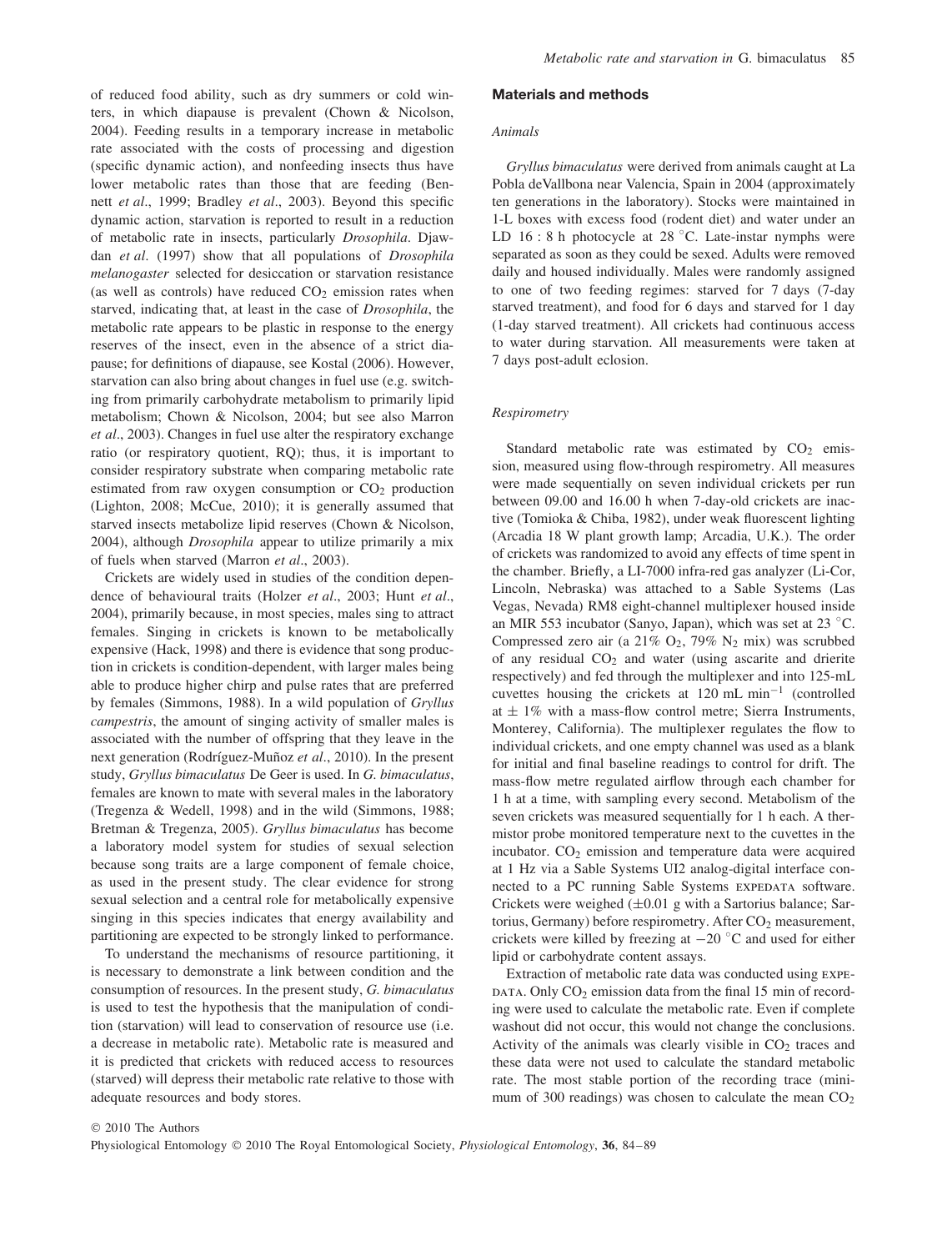emission rate over at least 5 min. Because the crickets sometimes showed cyclic gas exchange, the data to be analyzed included two to four complete cycles.

CO2 production was converted to metabolic rate (MR, in W) using the equation:

$$
MR = (15.97 + (5.164 \times RQ)) \times (VCO_2/RQ) \tag{1}
$$

according to Lighton (1991), using an RQ of 0.84 (assuming a fuel mix of approximately 70% carbohydrates and some lipids) and 0.71 (assuming primarily lipid metabolism; Withers, 1992), with VCO<sub>2</sub> in mL min<sup>-1</sup>. It was assumed that 1-day starved crickets would still have useable carbohydrate stores, whereas 7-day starved crickets would be using primarily lipids, so metabolic rates were compared among the treatments assuming an RQ of 0.71 for 7-day starved animals, and 0.84 for 1-day starved animals, using an analysis of covariance (ancova) with fresh mass as a covariate in PROC GLM in SAS, version 9.2 (SAS Institute, Cary, North Carolina).

#### *Lipid content*

Lipid contents were calculated using chloroform extraction modified from Sinclair & Chown (2005). Lipid contents were calculated for  $n = 13$  individuals from 1-day and  $n = 15$  individuals from 7-day starved treatments. The abdomens of dead, frozen crickets were punctured four times with a sharp probe. They were weighed again (wet mass) and dried in an oven at 40 °C for 24 h (dry mass). Lipids were then extracted in three changes of chloroform–methanol mix (24 h each) before being dried overnight to obtain lipid-free dry mass. Lipid and water contents were compared among treatments using an ancova with dry mass as a covariate using PROC GLM in SAS.

#### *Carbohydrate content*

Total carbohydrate content was assessed by colourimetric assay (Gefen *et al*., 2006). Whole crickets *(n* = 5, 1-day,  $n = 7$ , 7-day) of known mass were ground in 5 mL of 0.05% Tween 20 (Sigma-Aldrich, U.K.) using a motor homogenizer and 500 μL of the supernatant was removed for testing. Ten microlitres of the enzyme *Rhizophus* amyloglucodase (Sigma-Aldrich) was added to 10 μL of sample or 10 μL of glycogen standard (oyster type II glycogen; Sigma-Aldrich) and left to stand at room temperature overnight. The next morning, 90 μL of liquid glucose reagent (Alpha Laboratories, U.K.) was added and the absorbance measured at 340 nm in a Spectramax 384plus (Molecular Devices, U.K.). Sample values were compared with standard curves of known amounts of glucose. Carbohydrate content was also determined in an additional sample of 7-day-old crickets that had been starved for 3 days before measurement. Carbohydrate content was expressed as mg glucose equivalents and compared among treatments using ancova with fresh mass as a covariate using proc glm in sas.

#### *Movement*

To assess whether differences in metabolic rate could be attributed to a difference in activity levels, a subsample of crickets from each feeding treatment were observed under the same conditions that were employed for measuring the metabolic rate. Crickets were placed inside respirometry cuvettes and allowed to acclimatize for 5 min. Activity was observed once every 30 min for 6 h, scoring 0 for no movement and 1 for movement. Movement was compared among treatments using a rank-sum test.

Unless otherwise stated, data are reported as the mean  $\pm$  SE.

## **Results**

Crickets starved for 7 days had significantly lower mass and carbohydrate content than crickets starved for only 1 day, although water and lipid content (which were lower) did not differ significantly between the treatments after analysis of covariance. This suggests that the carbohydrate stores were depleted between days 1 and 7 (Table 1). Crickets starved for 3 days had a carbohydrate content of  $2.88 \pm 0.14$  mg g<sup>-0.63</sup>, which was lower than that of 1-day crickets, although this did

**Table 1.** Body composition and metabolic rate (MR) of adult male *Gryllus bimaculatus* crickets starved for 1 or 7 days.

|                                                                                   | 1-day starved          | 7-days starved           | <b>Statistics</b>               |
|-----------------------------------------------------------------------------------|------------------------|--------------------------|---------------------------------|
| Mass $(g)$                                                                        | $0.64 \pm 0.04$ (16)   | $0.53 \pm 0.01^*$ (45)   | $t_{51} = 3.3, P = 0.002$       |
| Water content $(g)$                                                               | $0.393 \pm 0.027$ (13) | $0.297 \pm 0.018$ (15)   | $F_{1,25} = 2.33, P = 0.139$    |
| Lipid $(g)$                                                                       | $0.039 \pm 0.006$ (13) | $0.015 \pm 0.003$ (15)   | $F_{1,25}$ < 0.001, $P = 0.976$ |
| Mass-specific lipid (g $g^{-0.63}$ )                                              | $0.057 \pm 0.008$      | $0.026 \pm 0.005$        |                                 |
| Carbohydrate (mg $g^{-0.63}$ )                                                    | $3.32 \pm 0.16$ (13)   | $2.57 \pm 0.14$ (18)     | $F_{2,15} = 3.82, P = 0.046$    |
| $CO2$ production ( $\mu$ L min <sup>-1</sup> )                                    | $1.660 \pm 0.052$ (16) | $1.215 \pm 0.060^*$ (37) | $F_{1,50} = 9.84, P = 0.003$    |
| MR ( $\mu$ W g <sup>-0.63</sup> , assuming using lipids; RQ = 0.71)               | $1029.1 \pm 29.9$      | $853.7 \pm 39.1$         |                                 |
| MR ( $\mu$ W g <sup>-0.63</sup> , assuming using mix of lipids and carbohydrates; | $899.5 \pm 26.2$       | $746.2 \pm 34.2$         |                                 |
| $RO = 0.84$                                                                       |                        |                          |                                 |

A scaling exponent of 0.63 was taken from the observed mass-metabolic rate relationship, and used to calculate mass-specific values (although analyses were performed using an analysis of covariance on raw data with mass as a covariate). Comparison of metabolic rates must account for different RQ at 1 and 7 days; for statistical comparison, see text. An asterisk indicates a significant difference between days 1 and 7 for comparisons of everything, except MR. Numbers in parentheses are sample sizes. Data are reported as the mean  $\pm$  SE.

> © 2010 The Authors Physiological Entomology © 2010 The Royal Entomological Society, *Physiological Entomology*, **36**, 84–89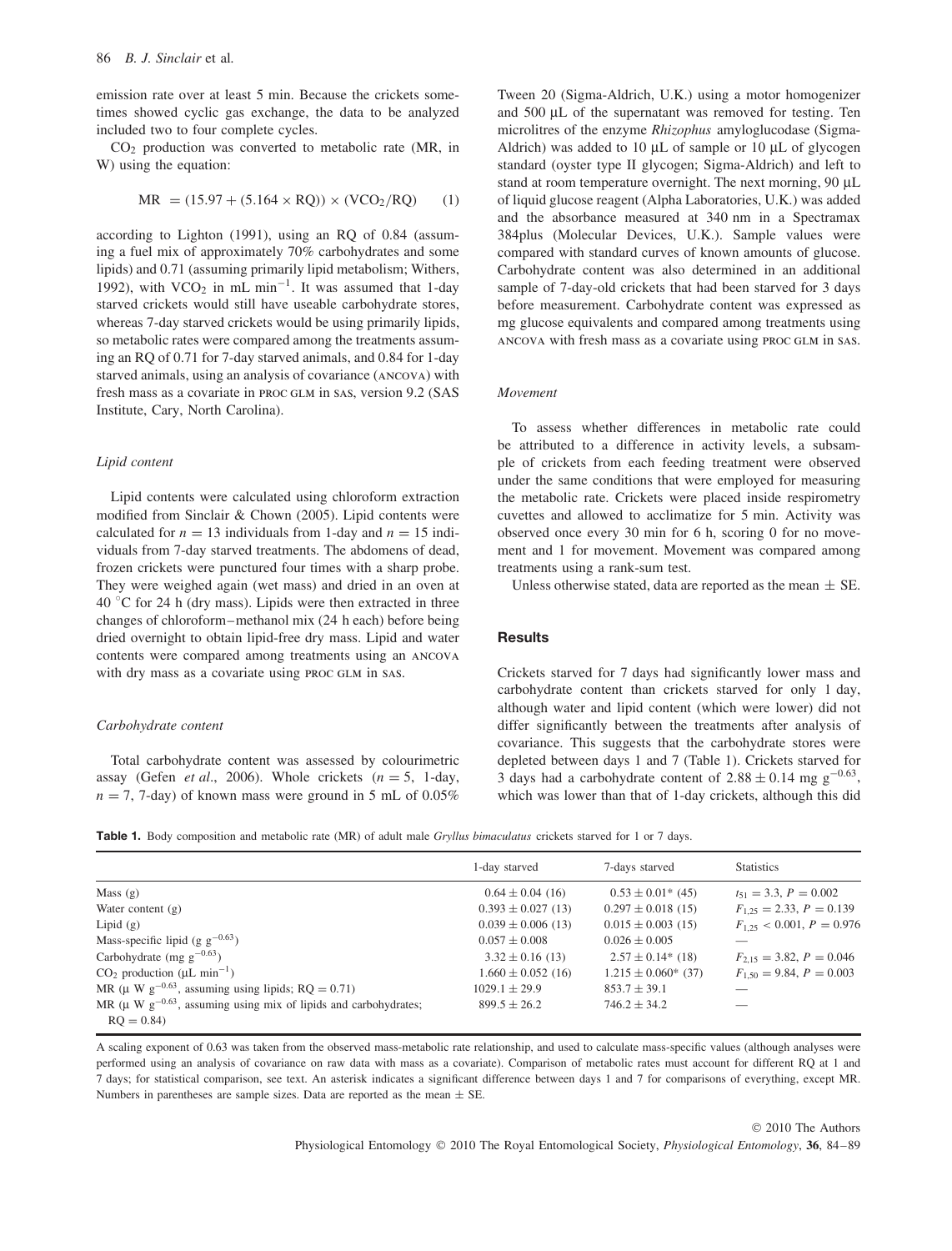not differ significantly from those starved for 7 days  $(F_{2,15} =$ 3*.*82, *P* = 0*.*046; Tukey's test 1 versus 3: *P* = 0*.*042, 3 versus 7:  $P = 0.268$ ). Thus, it appears that crickets starved for 1 day are metabolizing carbohydrates, whereas crickets starved for 7 days have only lipid stores remaining. Therefore, metabolic rates were calculated from  $CO<sub>2</sub>$  emission rate using an RQ of 0.84 (assuming a mix of carbohydrate and lipids as fuel) for 1 day and 0.71 (assuming almost entirely lipids) for 7-day individuals.

Crickets showed generally cyclical patterns of gas exchange without completely closed phases, although there was no apparent difference in gas exchange pattern between the treatments (Fig. 1). Absolute  $CO<sub>2</sub>$  emission rate decreased with starvation ( $F_{1,50} = 9.84$ ,  $P = 0.003$  and both CO<sub>2</sub> emission and metabolic rates were significantly related to body mass  $(CO_2$ :  $F_{1,50} = 12.27$ ,  $P = 0.001$ ; metabolic rate:  $F_{1,50} =$ 11.33,  $P = 0.002$ ). However, when  $CO<sub>2</sub>$  emission rate was converted to metabolic rate to account for the different energy reserves of the treatments, starvation did not significantly change metabolic rate  $(F_{1,50} = 1.1, P = 0.300)$ . A linear regression of  $log_{10}$ -transformed metabolic rate on mass gives a scaling exponent of 0.628 (Fig. 2).

Crickets were rarely seen to move in the chambers (in 732 observations movement was detected on only 29 occasions) and rank-sum scores did not differ significantly between days 1 and 7  $(z = 0.47; P = 0.32)$ .

## **Discussion**

Standard metabolic rates after 1 and 7 days of starvation show no condition-dependence in *G. bimaculatus*. Lipid contents are not significantly reduced after 7 days, although carbohydrate contents decline from 1 to 3 days, and do not differ between crickets starved for 3 and 7 days. Thus, it appears that crickets initially use a mix of carbohydrate and lipid metabolism (and that the mass lost is primarily carbohydrate) but, after the carbohydrate stores are depleted, lipids are primarily utilized.



**Fig. 1.** Example traces of CO<sub>2</sub> emission by *Gryllus bimaculatus* crickets starved for 7 (a, b) and 1 (c, d) days. Masses of the crickets were 0.64, 0.47, 0.69 and 0.60 g for a, b, c and d, respectively.



**Fig. 2.** Relationship between mass and metabolic rate in *Gryllus bimaculatus* crickets. Metabolic rates were expressed in μW, calculated from raw  $CO<sub>2</sub>$  emission rate using a respiratory quotient of 0.84 for day 1 (triangles) and 0.71 for day 7 crickets (circles). Because the metabolic rates of these two groups do not differ, the data were pooled for the least-squares linear regression, represented by the solid line. Regression equation: metabolic rate =  $2.923 \times \text{mass}^{0.63}$ ;  $r^2 = 0.207$ .

*Drosophila* also use a mix of fuels during starvation (Marron *et al*., 2003), consistent with other insect species (Chown & Nicolson, 2004). Metabolic rates, assuming differing RQ for crickets starved for 1 and 7 days, do not differ between starved and recently fed crickets, and are slightly lower than those measured in male *G. lineaticeps* at 25 ◦ C (approximately 2200  $\mu$ W g<sup>-0.75</sup> assuming an RQ of 0.84, a scaling exponent of 0.75; Hoback & Wagner, 1997). If the carbohydrate is assumed to be the only fuel in the 1-day crickets, this would further decrease the calculated metabolic rate towards the 7-day value that is based on the assumption of lipid utilization, so the conclusion presented here is conservative. The intraspecific scaling exponent for metabolic rate is 0.63, which is somewhat below the consensus value of 0.82 among insect species but within range of other values from intraspecific studies (Chown *et al*., 2007).

Although absolute and mass-specific  $CO<sub>2</sub>$  emission rate appear to indicate a decrease in metabolic rate in starved crickets, our assumptions about RQ in these crickets indicate that metabolic rate may not actually decrease, and that the observed difference is a consequence of a shift in fuel use. This is consistent with direct calorimetric observations of *D. melanogaster* metabolic rate during caloric restriction (Hulbert *et al*., 2004), and contrasts with respirometric studies in *D. melanogaster* (Djawdan *et al*., 1997), tsetse flies (*Glossina morsitans centralis*) (Terblanche & Chown, 2007) and several other insect taxa (e.g. Lepidoptera; Bennett *et al*., 1999; Coleoptera: Renault *et al.*, 2003) that directly compare CO<sub>2</sub> production or O2 consumption among treatments. Most insects deplete carbohydrates and utilize lipids when starved (Chown & Nicolson, 2004), so many of these apparent decreases in metabolism may disappear if metabolic rate is compared. In *Drosophila*, starved animals appear to utilize primarily carbohydrates (Marron *et al.*, 2003), so comparing metabolic rates instead of  $CO<sub>2</sub>$ 

© 2010 The Authors Physiological Entomology © 2010 The Royal Entomological Society, *Physiological Entomology*, **36**, 84–89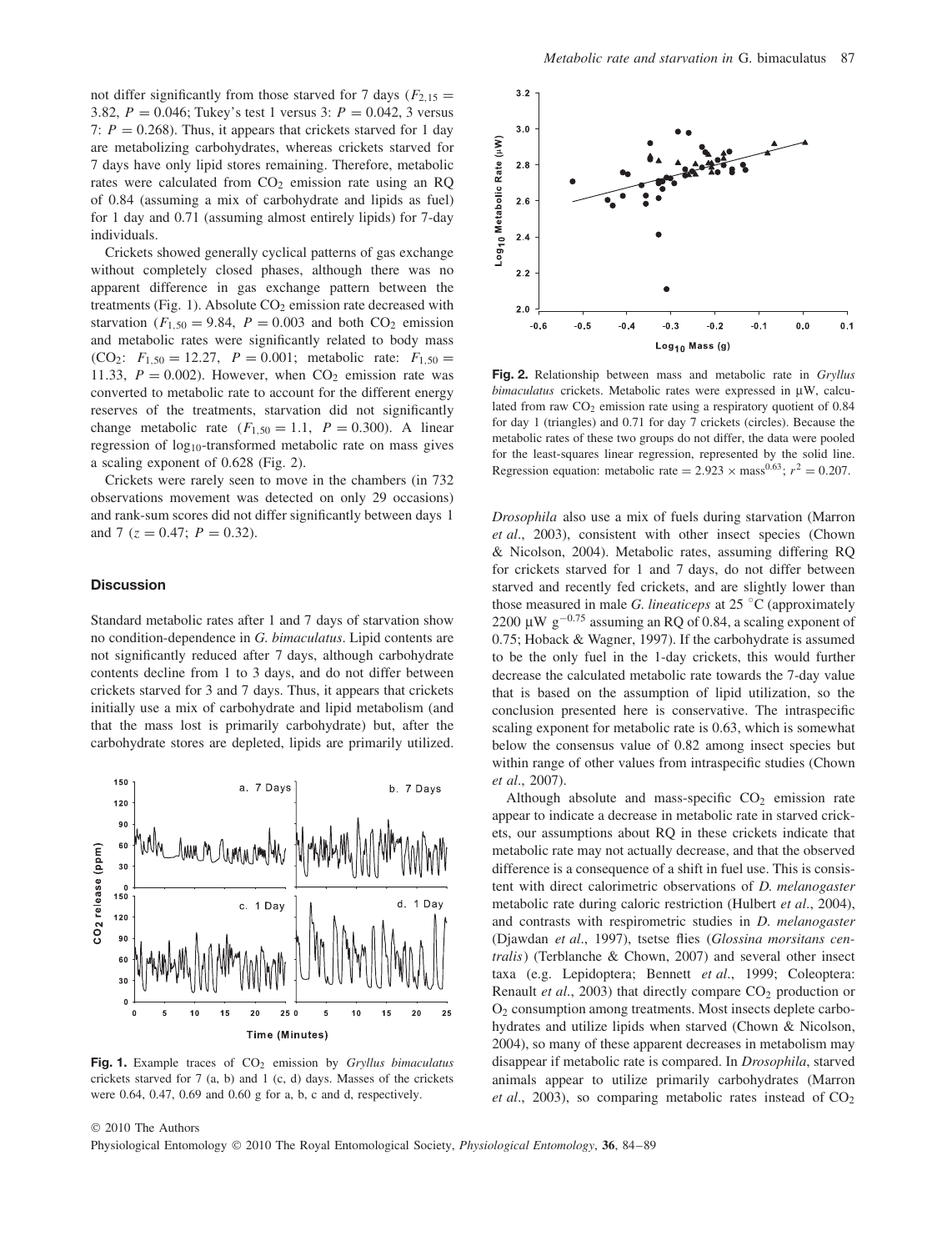emission may reveal a still larger decrease in metabolic rate with starvation. Caloric restriction results in a reduction of metabolic rate in *Carausius morosus* stick insects (Roark & Bjorndal, 2009), although the fuels utilized during caloric restriction are uninvestigated, so care must also be taken when comparing metabolic rates in caloric restriction studies. Most of the mass lost is lipid and water, which are nonmetabolizing (Djawdan *et al*., 1997). Thus, using fresh mass as a covariate (as in the present study) may underestimate the metabolic rate of the starved individuals. Accounting for this underestimate would further reduce the difference in metabolic rate between the 1- and 7-day starved crickets in the present study.

In most metabolic studies, feeding status is similar among treatments (or animals are not feeding, in the case of pupae and overwintering stages), so comparisons of  $CO<sub>2</sub>$  emission in these cases are likely valid, although Chappell *et al*. (2009) show that RQ may also change with temperature and activity level. However, metabolic rate effects of starvation or specific dynamic action should be conducted with caution with respect to assumed energy utilization. The present study does not measure RQ but estimates it based on patterns of fuel consumption. There are surprisingly few published studies of variation in RQ in insects during stress exposure. Clearly, the measurement of RQ would be valuable for interpreting metabolic changes.

There is no evidence of condition-dependence of metabolic rate in the present study, which suggests that an increase in the efficiency of resource use (by reducing consumption) is not a response to loss of condition, and therefore that condition dependence of other traits in *G. bimaculatus* (Simmons, 1988) is not a direct consequence of an overall strategy to depress metabolic rate at rest. However, measurements on quiescent animals may not reflect their performance when, for example, competing for mates, and it is quite possible that there is no difference in metabolic rate because a basic level of maintenance metabolism is maintained (Makarieva *et al*., 2006). However, no measurements are made of metabolic scope, and it is likely that a reduction in energy reserves from starvation will affect either the maximum metabolic rate or the ability to sustain metabolic output. Changes in metabolic scope would be expected to impact upon costly activities such as singing (Hoback & Wagner, 1997; for a framework that hypothesizes a tight link between resting and maximal metabolic rates among species of insects, see also Reinhold, 1999). Ketola & Kotiaho (2009) do not find any relationship between a measure of metabolic scope and overall condition indices in fed individuals of the cricket *Gryllodes sigillatus*, although they do observe changes in energy allocation, which suggests that the relationship between condition and metabolism may only be manifest over longer periods of the life of the individual.

In conclusion, if changes in fuel utilization are accounted for, metabolic rate in *G. bimaculatus* does not decrease with starvation. This may be general among insects because few studies take fuel utilization into account when comparing metabolic rates among feeding treatments. If condition-dependence of other traits is governed by metabolism, it may be manifest in the value of (or the ability to sustain) high metabolic activity, rather than resting levels.

### **Acknowledgements**

We would like to thank NERC, The European Social Fund, The Royal Society and NSERC (Canada) for financial support. We also thank Phil Withers for discussion of this work and David Bryant, Caroline Williams and two anonymous referees for their comments on previous versions of this manuscript.

#### **References**

- Bennett, V.A., Kukal, O. & Lee, R.E., Jr (1999) Metabolic opportunists: feeding and temperature influence the rate and pattern of respiration in the high Arctic woollybear caterpillar *Gynaephora groenlandica* (Lymantriidae). *Journal of Experimental Biology*, **202**,  $47 - 53$ .
- Bjorksten, T., David, P., Pomiankowski, A. & Fowler, K. (2000) Fluctuating asymmetry of sexual and nonsexual traits in stalk-eyed flies: a poor indicator of developmental stress and genetic quality. *Journal of Evolutionary Biology*, **13**, 89–97.
- Blanckenhorn, W.U. & Hosken, D.J. (2003) Heritability of three condition surrogates in the yellow dung fly. *Behavioral Ecology*, **14**, 612–618.
- Bradley, T.J., Brethorst, L., Robinson, S. & Hetz, S. (2003) Changes in the rate of CO2 release following feeding in the insect *Rhodnius prolixus*. *Physiological and Biochemical Zoology*, **76**, 302–309.
- Bretman, A.J. & Tregenza, T. (2005) Measuring polyandry in wild populations: a case study using promiscuous crickets. *Molecular Ecology*, **14**, 2169–2179.
- Chappell, M.A., Bailey, N.W., Redak, R.A. *et al*. (2009) Metabolic similarity despite striking behavioral divergence: aerobic performance in low- and high-density gorms of the Mormon cricket. *Physiological and Biochemical Zoology*, **82**, 405–418.
- Chown, S.L. & Nicolson, S.W. (2004) *Insect Physiological Ecology. Mechanisms and Patterns.* Oxford University Press, U.K.
- Chown, S.L., Marais, E., Terblanche, J.S. *et al*. (2007) Scaling of insect metabolic rate is inconsistent with the nutrient supply network model. *Functional Ecology*, **21**, 282–290.
- David, P., Hingle, A., Greig, D. *et al*. (1998) Male sexual ornament size but not asymmetry reflects condition in stalk-eyed flies. *Proceedings of the Royal Society of London Series B, Biological Sciences*, **265**, 2211–2216.
- Djawdan, M., Rose, M.R. & Bradley, T.J. (1997) Does selection for stress resistance lower metabolic rate? *Ecology*, **78**, 828–837.
- Gefen, E., Marlon, A.J. & Gibbs, A.G. (2006) Selection for desiccation resistance in adult *Drosophila melanogaster* affects larval development and metabolite accumulation. *Journal of Experimental Biology*, **209**, 3293–3300.
- Hack, M.A. (1998) The energetics of male mating strategies in field crickets (Orthoptera: Gryllinae : Gryllidae). *Journal of Insect Behavior*, **11**, 853–867.
- Hoback, W.W. & Wagner, W.E. (1997) The energetic cost of calling in the variable field cricket, *Gryllus lineaticeps*. *Physiological Entomology*, **22**, 286–290.
- Holzer, B., Jacot, A. & Brinkhof, M.W.G. (2003) Condition-dependent signaling affects male sexual attractiveness in field crickets, *Gryllus campestris*. *Behavioral Ecology*, **14**, 353–359.
- Hulbert, A.J., Clancy, D.J., Mair, W. *et al*. (2004) Metabolic rate is not reduced by dietary-restriction or by lowered insulin/IGF-1 signalling and is not correlated with individual lifespan in *Drosophila melanogaster*. *Experimental Gerontology*, **39**, 1137–1143.

© 2010 The Authors